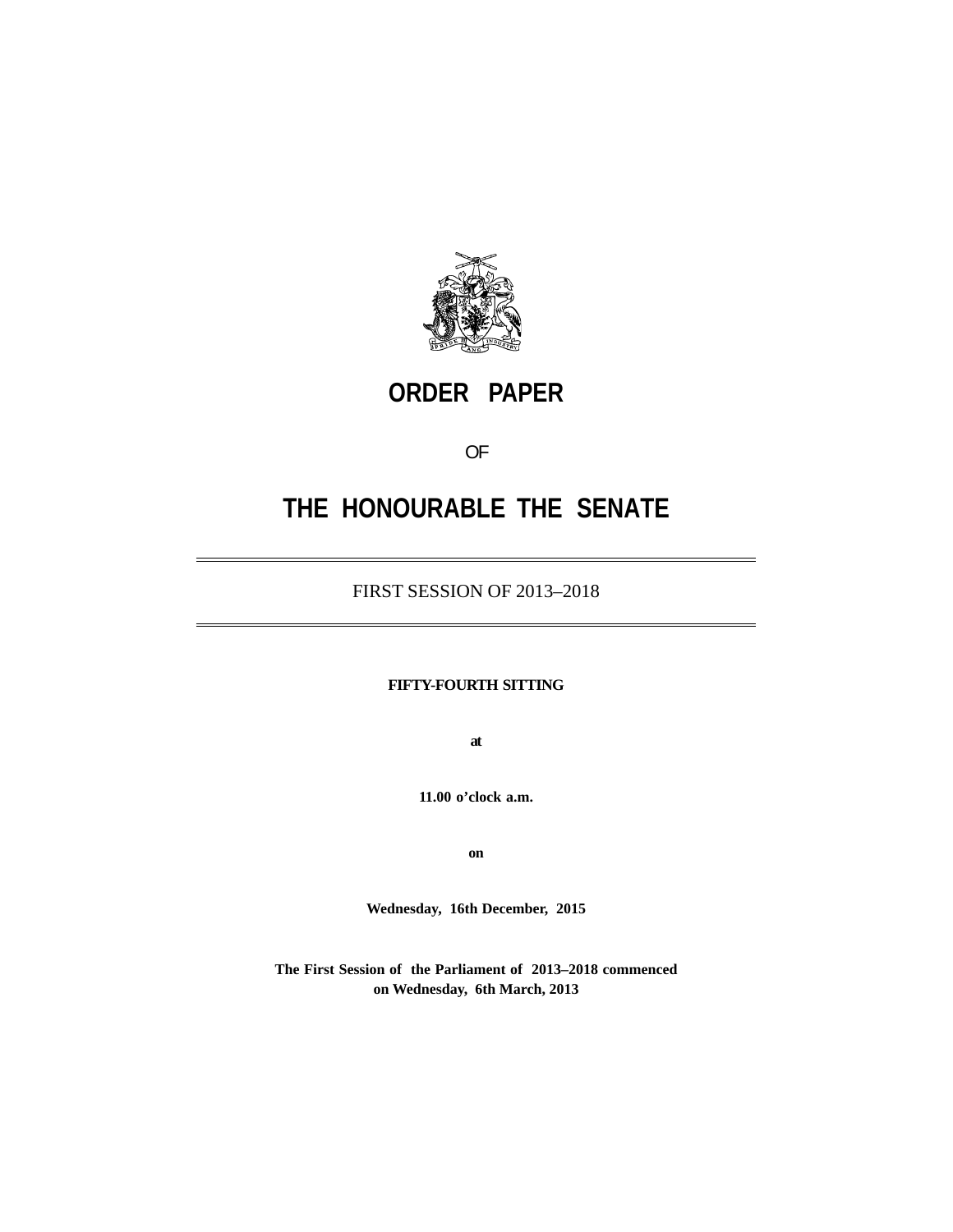## **MANAGEMENT COMMISSION OF PARLIAMENT**

*(Parliament (Administration) Act, Cap. 10, Section 3(4) and First Schedule).*

*Her Honour Madam President and Senator the Hon. Miss M. P. O. McClean, ex officios, Senator Mrs. V. I. Sandiford-Garner and Senator Dr. J. X. Walcott.*

*Appointed 6th March, 2013.*

### **SELECT COMMITTEES**

**Committee of Selection**

*Standing Order 60(1)*

*Her Honour Madam President (Chairman), ex officio, Senator Dr. the Hon. E. R. Byer, Senator A. R. Worrell, Senator W. A. Abrahams and Senator Professor Emeritus Sir Henry Fraser.*

*Appointed 6th March, 2013.*

#### **Standing Orders Committee**

*Standing Order 60(2)*

*Her Honour Madam President (Chairman), ex officio, Senators R. A. Hunte, Miss V. A. G. DePeiza and Dr. J. X. Walcott.*

*Appointed 13th March, 2013.*

*.*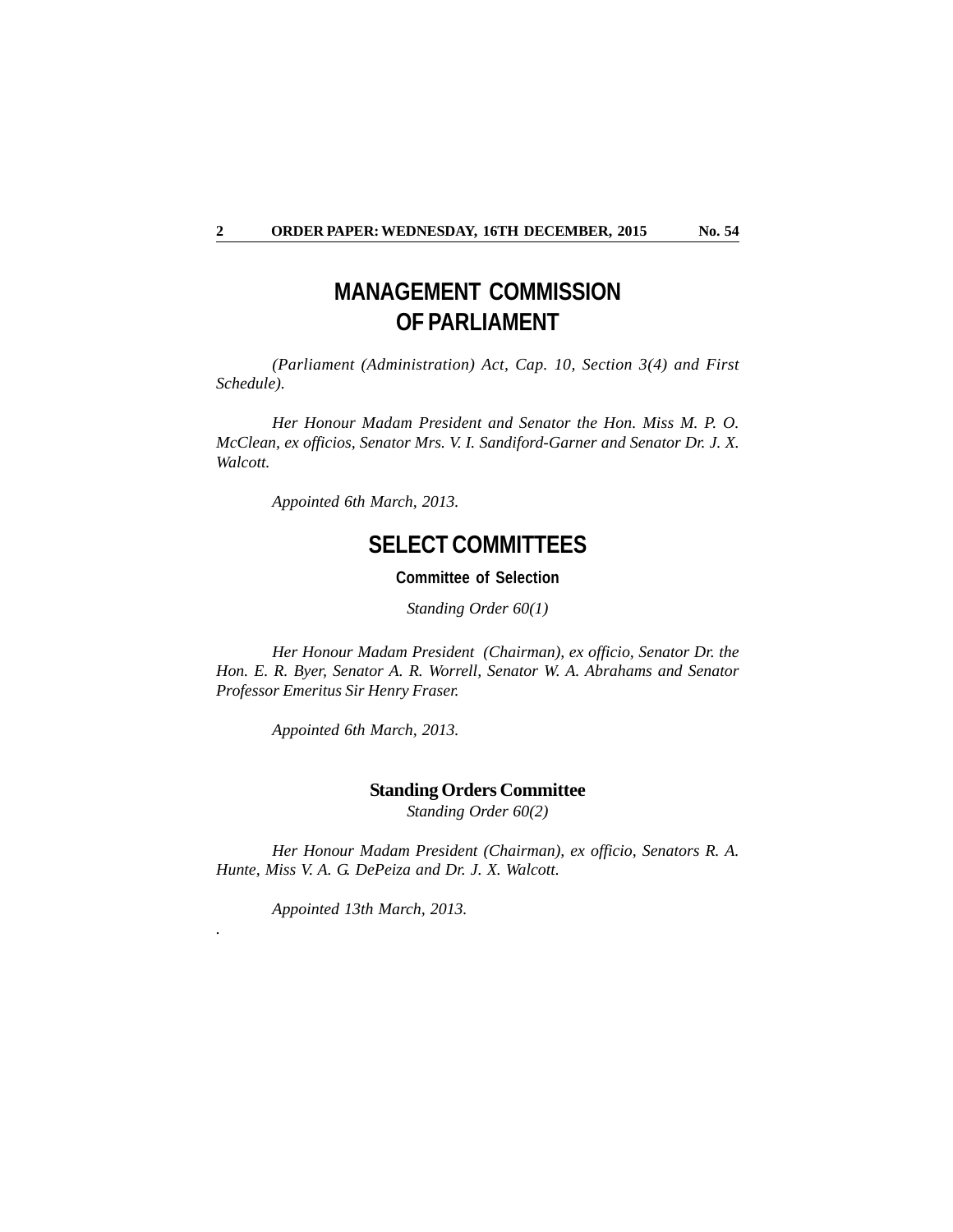#### **House Committee**

*Standing Order 60(3)*

*Her Honour Madam President (Chairman), ex officio, Senators H. A. Husbands, Rev. Dr. D. L. Durant, W. A. Abrahams and His Honour Senator the Very Rev. H. E. Crichlow.*

*Appointed 13th March, 2013.*

#### **Committee of Privileges**

*Standing Order 60(4)*

*Her Honour Madam President (Chairman), ex officio, Senators the Hon. D. W. Boyce, Mrs. V. I. Sandiford-Garner, W. A. Abrahams and Professor Emeritus Sir Henry Fraser.*

*Appointed 13th March, 2013.*

#### **Regulations Committee**

*Standing Order 60(5)*

*Her Honour Madam President (Chairman), ex officio, Senators Dr. the Hon. E. R. Byer, Miss V. A. G. DePeiza, W. A. Abrahams and Dr. Sir Trevor Carmichael.*

*Appointed 13th March, 2013.*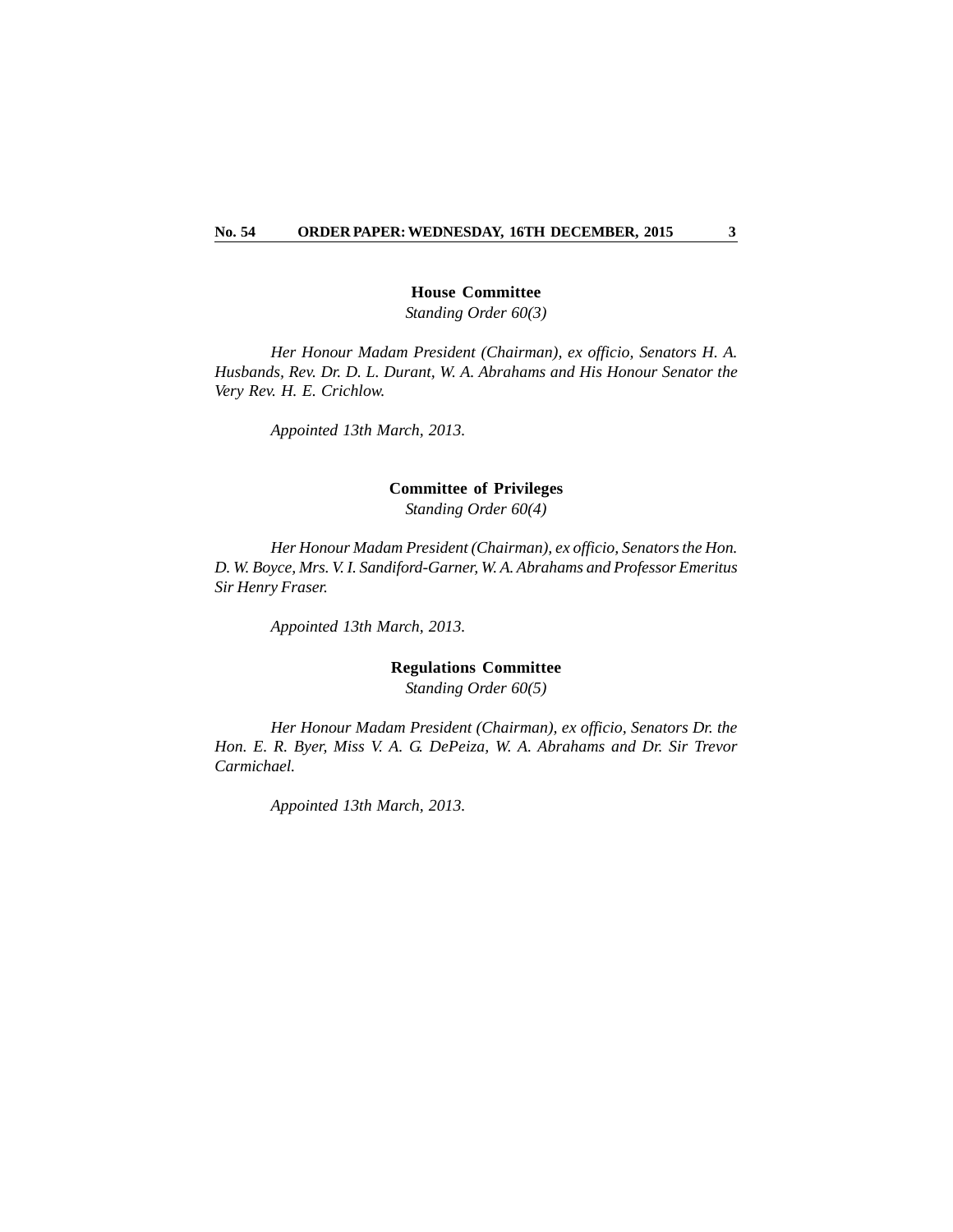#### **JOINT SELECT COMMITTEE**

*(Standing Order 67)*

#### LIBRARY COMMITTEE

*Senators the Hon. P. M. T. Todd, A. R. Worrell, Dr. J. X. Walcott, W. A. Abrahams, A. A. Adams and Professor Emeritus Sir Henry Fraser.*

*Appointed 13th March, 2013.*

**Committee of Public Accounts** *Standing Order 60(6)*

*Senators the Hon. Miss M. P. O. McClean, Hon. D. W. Boyce, J. Ince, Dr. J. X. Walcott, W. A. Abrahams and J. A. Watson.*

*Appointed 13th March, 2013.*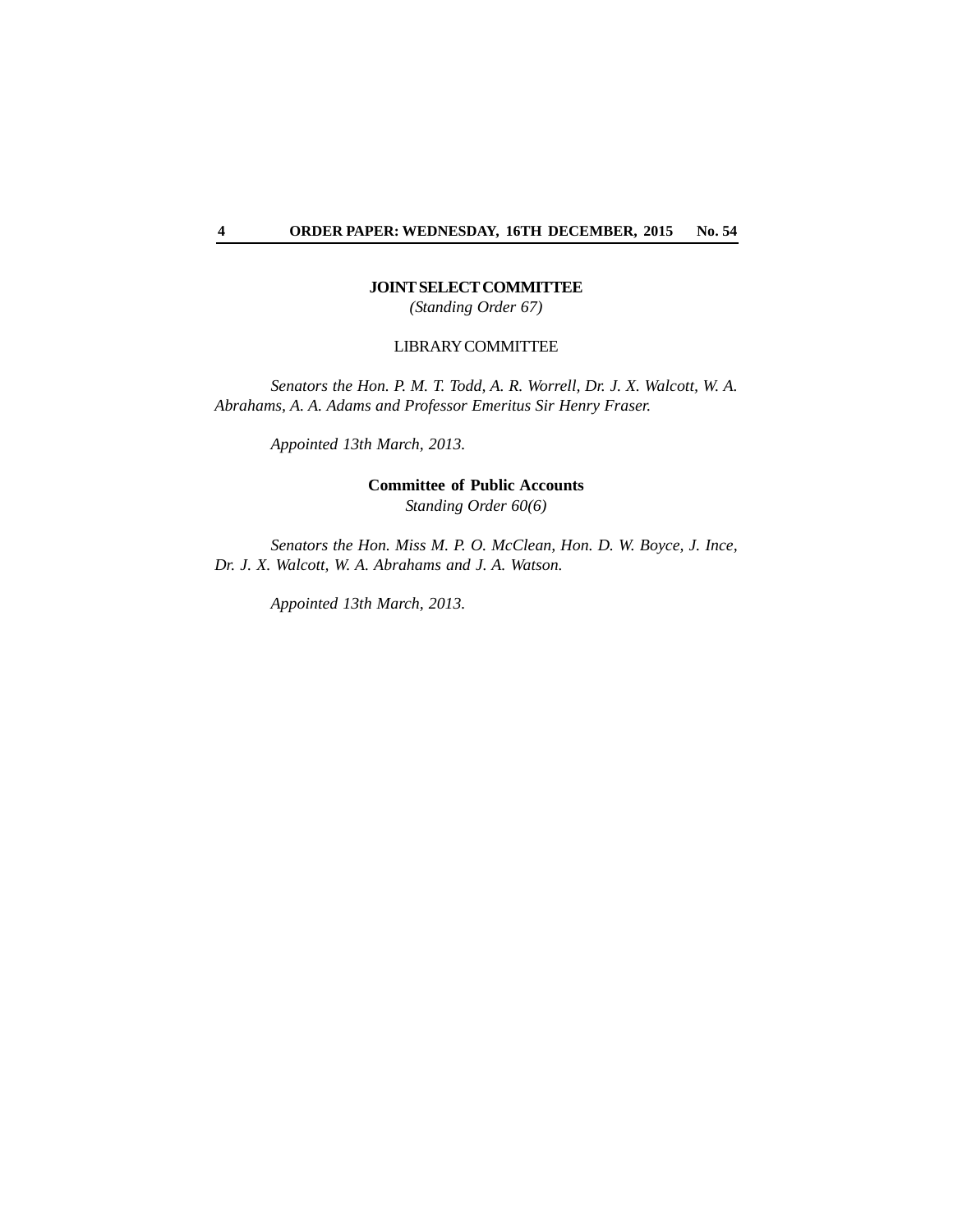### **ORDER OF BUSINESS**

*(Standing Order 11)*

Formal entry of Her Honour the President.

Prayers.

Messages from His Excellency the Governor-General.

Announcements by Her Honour the President.

Presentation of Petitions.

Presentation of Papers.

Reports from Select Committees.

Questions to Ministers.

Requests for leave to move the adjournment of the Senate on matters of urgent public importance.

Statements by Ministers or Parliamentary Secretaries.

Personal Explanations.

Motions relating to the Business or Sittings of the Senate and moved by a Minister.

Introduction of Bills.

Public Business.

Private Members' Business.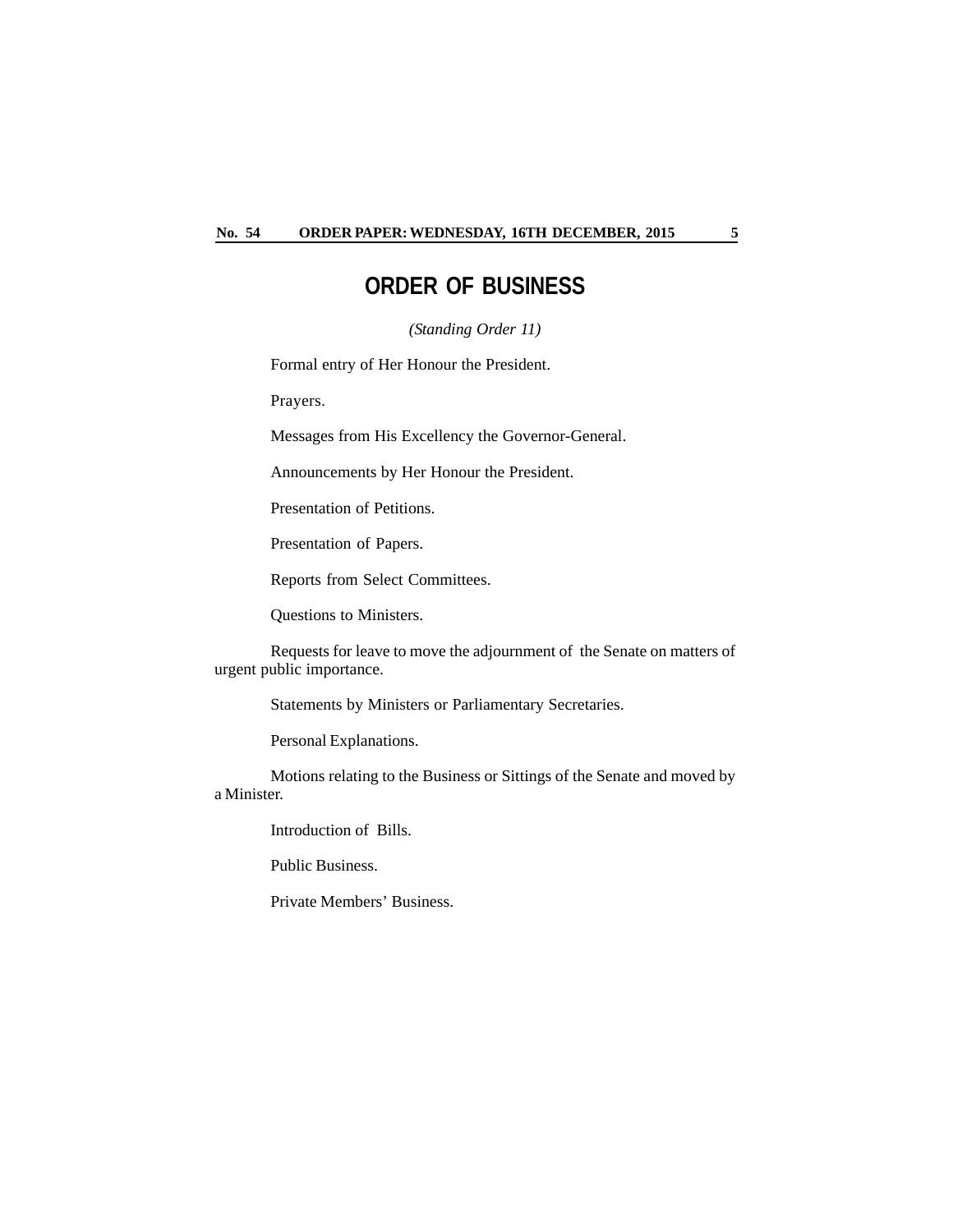## **PUBLIC BUSINESS**

**1. Senator the Hon. Miss M. P. O. McClean:** To move the Second Reading of the Excise Tax Bill, 2015.

*Notice of this Bill was given on 25th November, 2015.*

*This Bill first appeared in the Official Gazette on 9th November, 2015.*

*The Bill was read a first time on 9th December, 2015.*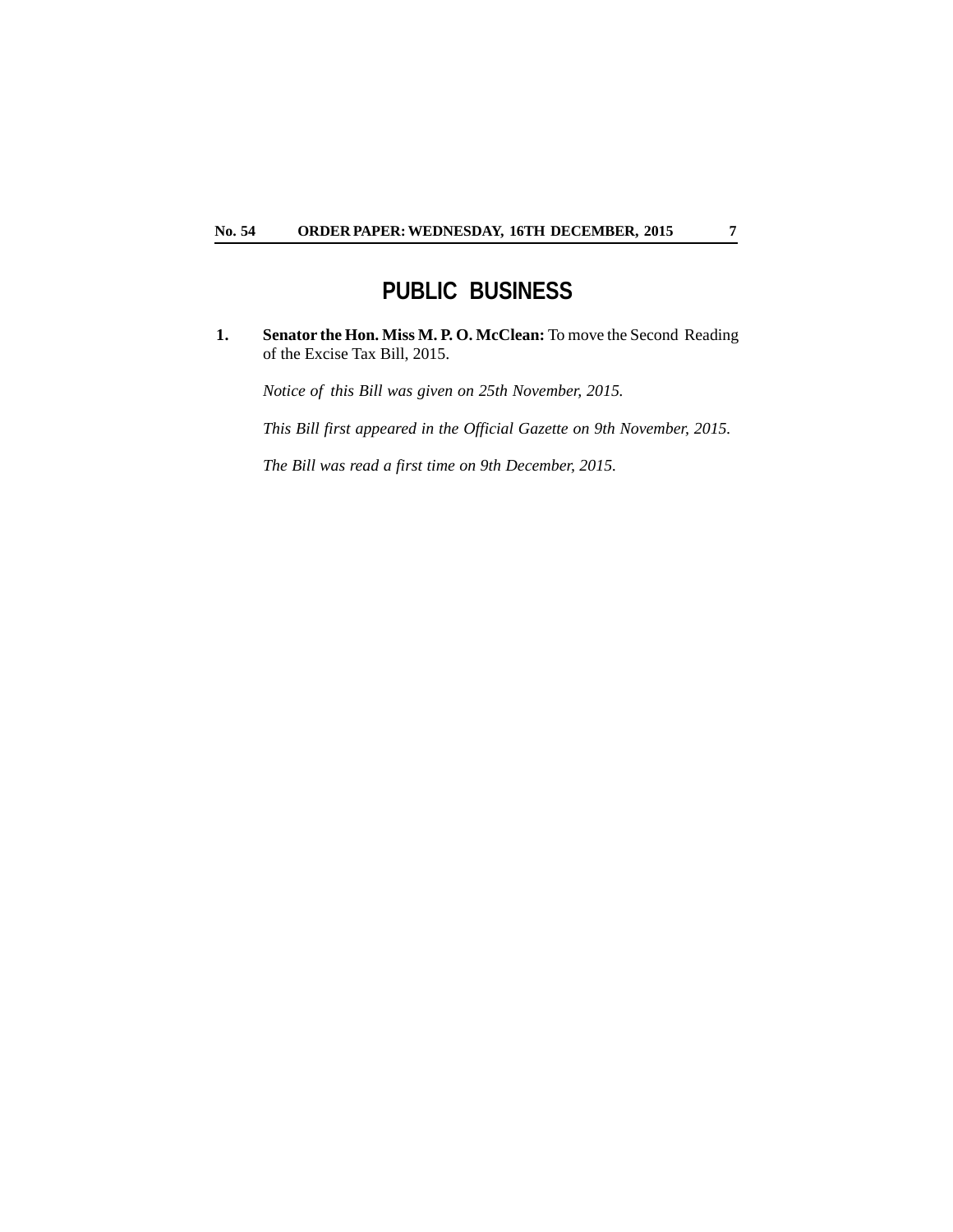# **QUESTIONS**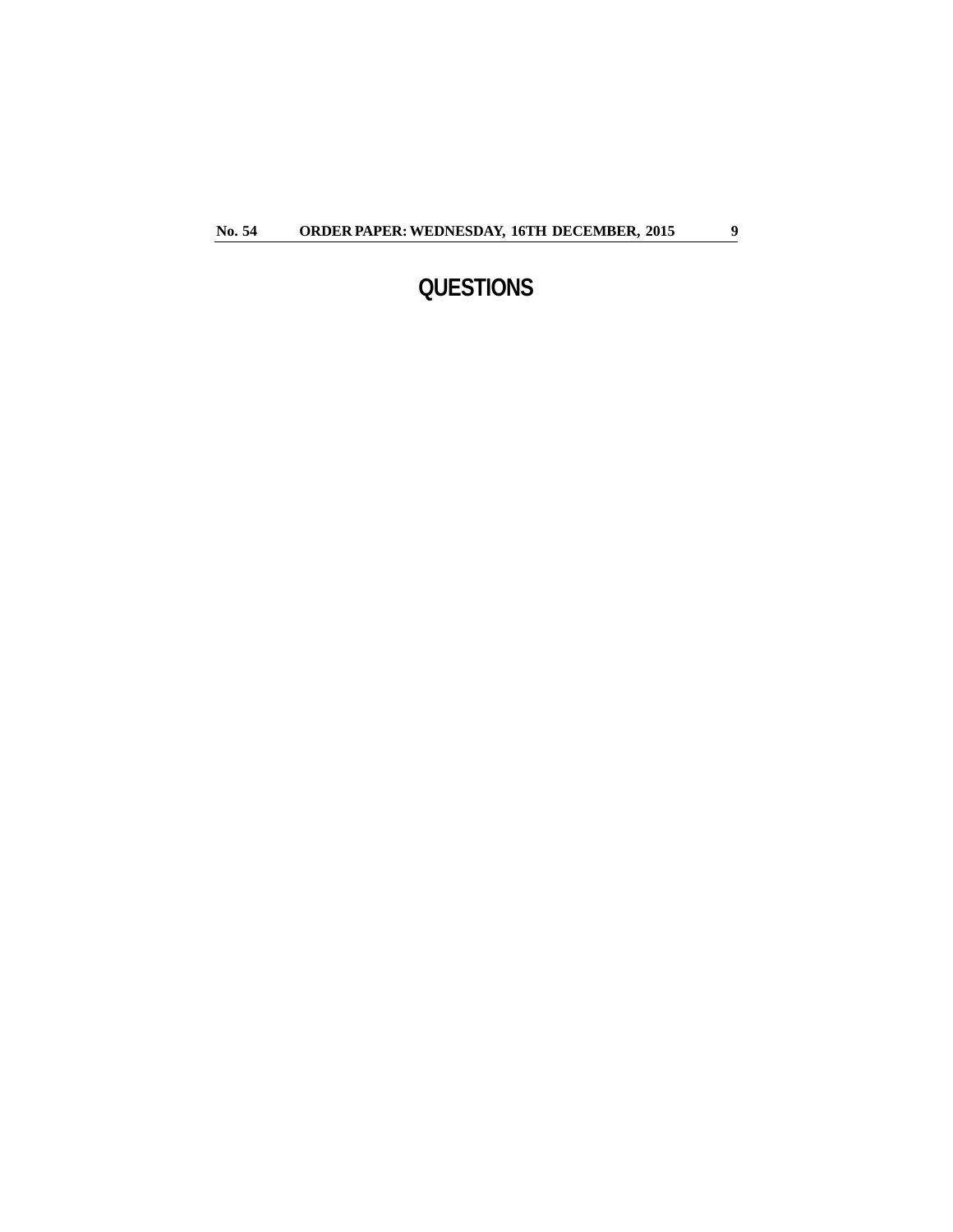# **PRIVATE MEMBERS' BUSINESS**